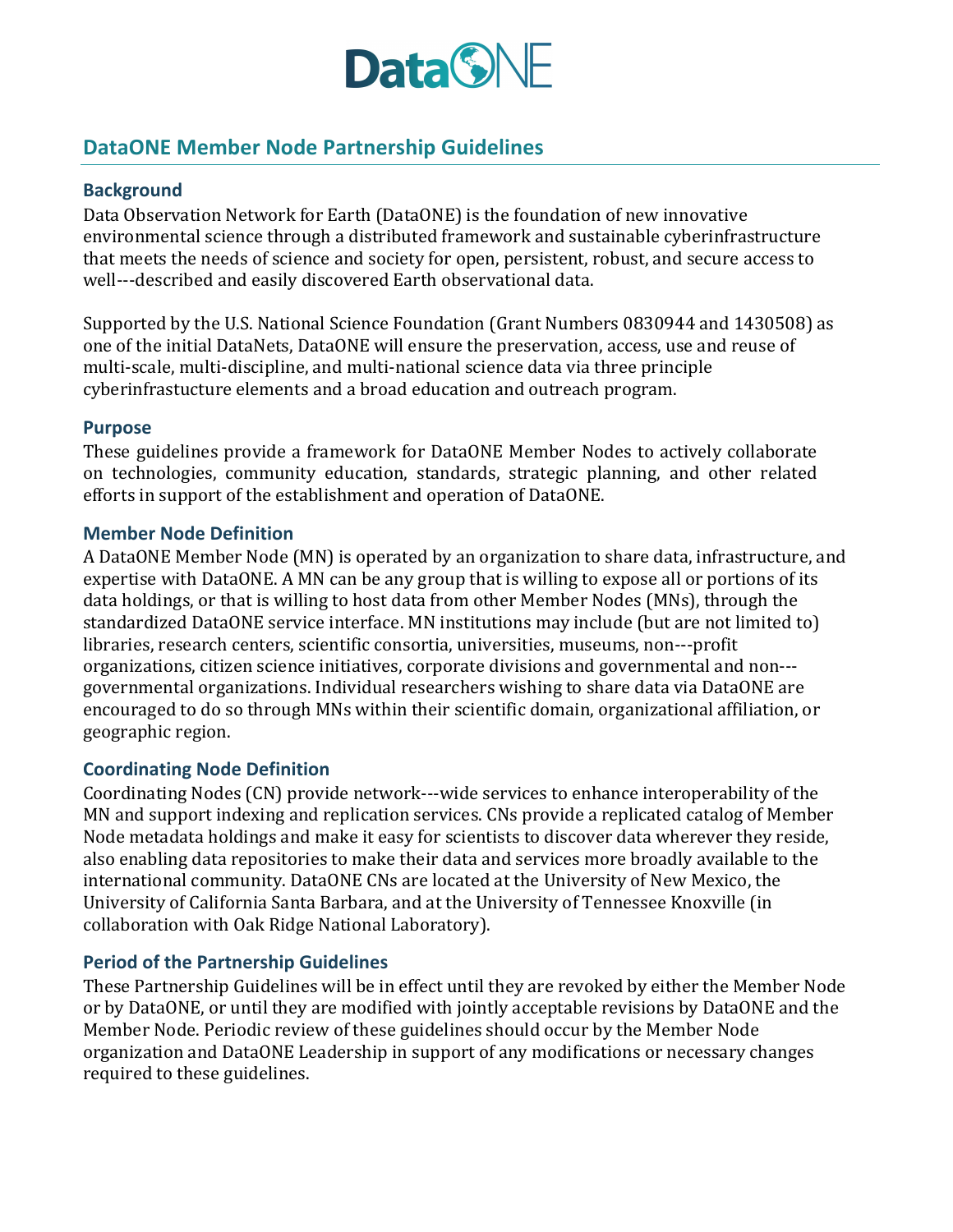

## **Joint Goals and Objectives**

Roles and responsibilities are described for Member Node organizations participating in DataONE.

Member Nodes participating in DataONE are expected to:

- a) Implement the DataONE service API appropriate to the desired Tier of service, minimally supporting data and metadata discovery and access. This may require mapping the MN's internal data model to the DataONE model (data, system metadata, scientific metadata) and providing system metadata to CNs. Otherwise, MNs may choose to provide their data and metadata using software suites that already implement the DataONE service API;
- b) Support DataONE authentication and authorization policies and protocols;
- c) Store copies of other MN's data and metadata, as directed by prior agreement with CNs and if the MN is operating in a replication capacity;
- d) Maintain persistence and uniqueness of its own data and metadata identifiers;
- e) Upload only selected content for which the MN has the legal right of redistribution, and grant rights to DataONE to make that content available as specified by the access control rules provided by the MN and documented in the metadata;
- f) Participate in the DataONE User Group and the Member Node Forum;
- g) Provide a primary contact for MN activities and operations.

# **DataONE Service Responsibilities:**

As part of the partnership with MNs, DataONE will ensure that Coordinating Node services and capabilities described below are provided with the overall goal of maintaining a persistent, reliable, and sustainable cyberinfrastructure.

Specifically, DataONE will:

- a) Make available DataONE infrastructure and services;
- b) Manage its underlying IT infrastructure according to standards for continuity and security that are widely adopted by higher education and/or government organizations. In the advent of detection of malware, viruses, compromised content, and/or other services/processes impacting the DataONE network, DataONE will immediately suspend the operation and availability of that particular MN until resolution by all parties involved results;
- c) Protect the integrity of the network by restricting service access to or from any MN exhibiting activity deemed to represent a breach of service guidelines;
- d) Make reports of summary metrics available to MNs on a regular basis and at the request of MNs on an ad---hoc basis:
- e) Provide appropriate attribution to all supplied data and metadata and encourage members of the DataONE community to do likewise;
- f) Ensure MNs have access to documentation, training materials, and community support in order to establish and maintain DataONE tools and services;
- g) Make no claims of ownership about metadata or data entered into DataONE, but require the right to redistribute metadata and data on behalf of the MN and as specified by the MN in their access control directives;
- h) Make available the full suite of DataONE tools and best practices materials, and provide frequent updates on DataONE product development;